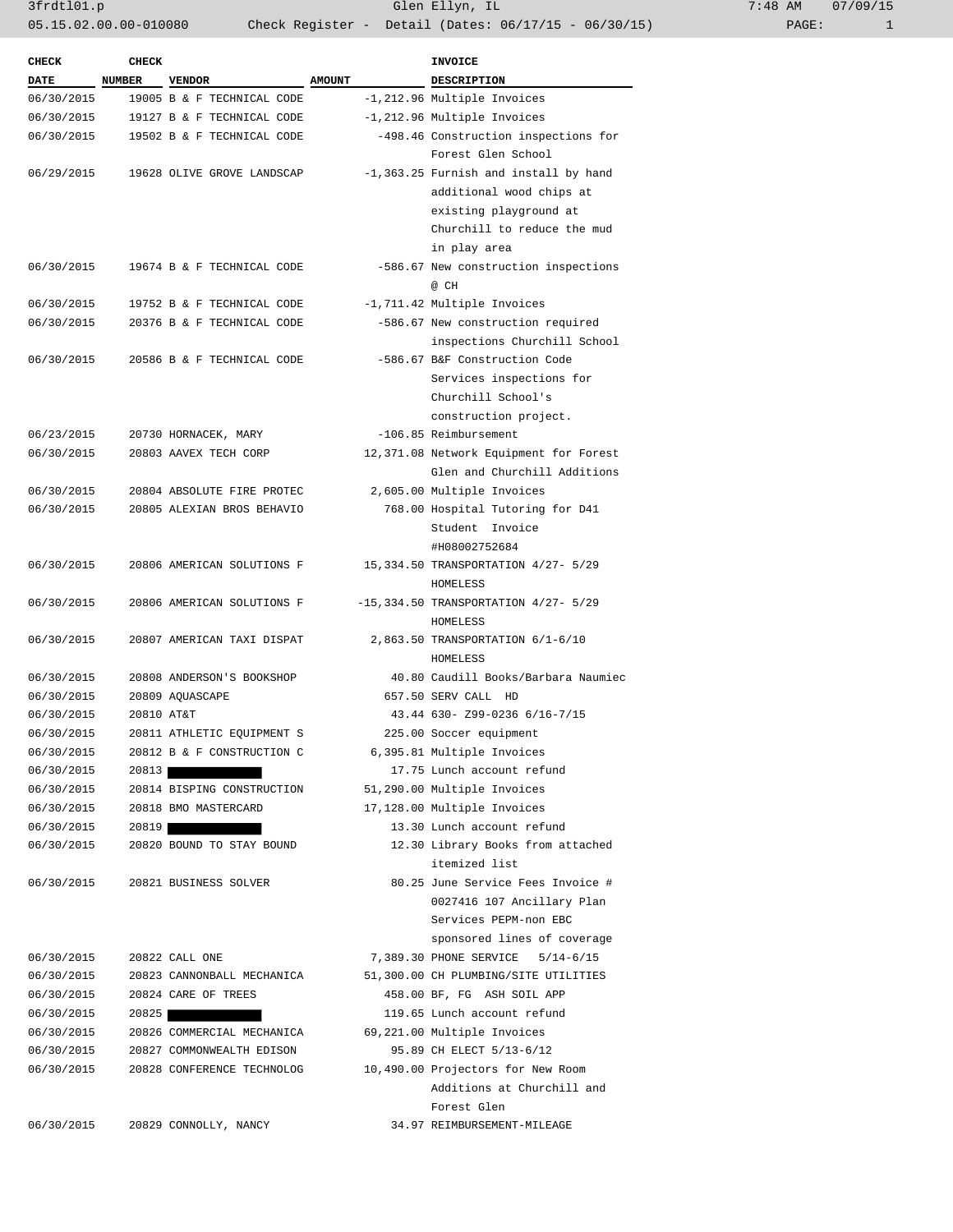3frdtl01.p Glen Ellyn, IL 7:48 AM 07/09/15 05.15.02.00.00-010080 Check Register - Detail (Dates: 06/17/15 - 06/30/15) PAGE: 2

| <b>CHECK</b> | <b>CHECK</b> |                            |               | INVOICE                                                                                                       |  |
|--------------|--------------|----------------------------|---------------|---------------------------------------------------------------------------------------------------------------|--|
| <b>DATE</b>  | NUMBER       | <b>VENDOR</b>              | <b>AMOUNT</b> | <b>DESCRIPTION</b>                                                                                            |  |
| 06/30/2015   |              | 20830 COOP ASSN FOR SPEC E |               | 48,113.39 Multiple Invoices                                                                                   |  |
| 06/30/2015   |              | 20831 CORRECT ELECTRIC     |               | 143,134.00 Multiple Invoices                                                                                  |  |
| 06/30/2015   |              | 20832 COSGROVE CONSTRUCTIO |               | 17,976.00 Multiple Invoices                                                                                   |  |
| 06/30/2015   |              | 20833 COUGHLAN COMPANIES I |               | 3,631.69 FILTERS, CARTRIDGES, ROLLERS                                                                         |  |
| 06/30/2015   |              | 20833 COUGHLAN COMPANIES I |               | -3,631.69 FILTERS, CARTRIDGES, ROLLERS                                                                        |  |
| 06/30/2015   | 20834        |                            |               | 14.55 Lunch account refund                                                                                    |  |
| 06/30/2015   | 20835        |                            |               | 17.15 Lunch account refund                                                                                    |  |
| 06/30/2015   |              | 20836 DEGRAF CONCRETE CONS |               | 9,107.00 FG BLDG/SITE/CONCRETE                                                                                |  |
| 06/30/2015   | 20837        |                            |               | 82.90 Lunch account refund                                                                                    |  |
| 06/30/2015   | 20838        |                            |               | 32.75 Lunch account refund                                                                                    |  |
| 06/30/2015   | 20839        |                            |               | 35.45 Lunch account refund                                                                                    |  |
| 06/30/2015   |              | 20840 EBSCO INFORMATION S  |               | 2,150.00 EBSCO Primary Online Package<br>for all 4 Elementary Schools<br>15/16 School Year Starts:<br>8/24/15 |  |
| 06/30/2015   |              | 20841 ELENS & MAICHIN ROOF |               | 71,662.00 Multiple Invoices                                                                                   |  |
| 06/30/2015   |              | 20842 EXPLORE LEARNING     |               | 5,087.25 Explore Learning School<br>Gizmos Science Department<br>License Renewal                              |  |
| 06/30/2015   |              | 20843 FIVE CORNERS ONE HR  |               | 868.25 Hadley Band Dry Cleaning                                                                               |  |
| 06/30/2015   |              | 20844 FOLLETT SCHOOL SOLUT |               | 394.29 Books from attached itemized<br>list                                                                   |  |
| 06/30/2015   |              | 20845 FOREST PRESERVE-DUPA |               | 180.00 Forest Preserve PBL Field<br>Trips                                                                     |  |
| 06/30/2015   | 20846        |                            |               | 23.10 Lunch account refund                                                                                    |  |
| 06/30/2015   | 20847 FQC    |                            |               | 75,547.00 Multiple Invoices                                                                                   |  |
| 06/30/2015   |              | 20848 FRANCZEK RADELET & R |               | 17,252.02 Multiple Invoices                                                                                   |  |
| 06/30/2015   |              | 20849 GLEN ELLYN CHAMBER C |               | 375.00 Multiple Invoices                                                                                      |  |
| 06/30/2015   |              | 20850 HEARTLAND BUSINESS S |               | 1,922.40 Multiple Invoices                                                                                    |  |
| 06/30/2015   |              | 20851 ICE MOUNTAIN SPRING  |               | 298.63 Multiple Invoices                                                                                      |  |
| 06/30/2015   |              | 20852 IWANSKI MASONRY INC  |               | 23,105.00 CH MASONRY                                                                                          |  |
| 06/30/2015   |              | 20853 JC HARRIS & SONS INC |               | 37,820.00 Multiple Invoices                                                                                   |  |
| 06/30/2015   |              | 20854 JUST RITE ACOUSTICS  |               | 28,519.00 Multiple Invoices                                                                                   |  |
| 06/30/2015   |              | 20855 K & K IRON WORKS LLC |               | 21,949.00 CH STRUCTURAL/MISC STEEL                                                                            |  |
| 06/30/2015   | 20856        |                            |               | 28.05 Lunch account refund                                                                                    |  |
| 06/30/2015   | 20857        |                            |               | 23.05 Lunch account refund                                                                                    |  |
| 06/30/2015   | 20858        |                            |               | 22.05 Lunch account refund                                                                                    |  |
| 06/30/2015   | 20859        |                            |               | 28.05 Lunch account refund                                                                                    |  |
| 06/30/2015   | 20860        |                            |               | 13.10 Lunch account refund                                                                                    |  |
| 06/30/2015   |              | 20861 LA FORCE             |               | 10,296.00 Multiple Invoices                                                                                   |  |
| 06/30/2015   | 20862        |                            |               | 14.95 Lunch account refund                                                                                    |  |
| 06/30/2015   |              | 20863 LARSON EQUIPMENT & F |               | 4,669.00 Mail sorter cabinets, shelf<br>cabinets and installation                                             |  |
| 06/30/2015   |              | 20864 LAWLER, ANITA        |               | 48.84 Food service transportation                                                                             |  |
| 06/30/2015   |              | 20865 LEARNING TOGETHER CO |               | 518.31 Cost proposal for Tutor<br>Guidebooks.                                                                 |  |
| 06/30/2015   | 20866        |                            |               | 12.40 Lunch account refund                                                                                    |  |
| 06/30/2015   |              | 20867 MAKE MUSIC INC       |               | 27,640.00 Annual Smart Music Renewal                                                                          |  |
| 06/30/2015   |              | 20868 MAXIM HEALTHCARE SER |               | 1,387.85 Multiple Invoices                                                                                    |  |
| 06/30/2015   | 20869        |                            |               | 48.35 Lunch account refund                                                                                    |  |
| 06/30/2015   |              | 20870 MCHENRY GLASS & MIRR |               | 28,057.00 Multiple Invoices                                                                                   |  |
| 06/30/2015   |              | 20871 METRO PROFESSIONAL P |               | 4,073.12 Multiple Invoices                                                                                    |  |
| 06/30/2015   |              | 20872 MORGAN, MARY         |               | 31.20 Multiple Invoices                                                                                       |  |
| 06/30/2015   |              | 20873 MPZ MASONRY INC      |               | 25,000.00 AL MASONRY                                                                                          |  |
| 06/30/2015   |              | 20874 MUCHMORE, MICHELE    |               | 46.40 Multiple Invoices                                                                                       |  |
|              | 06/30/2015   | 20875 MUSIC & ARTS CENTER  |               | 634.97 Wireless Beltpack & Receiver                                                                           |  |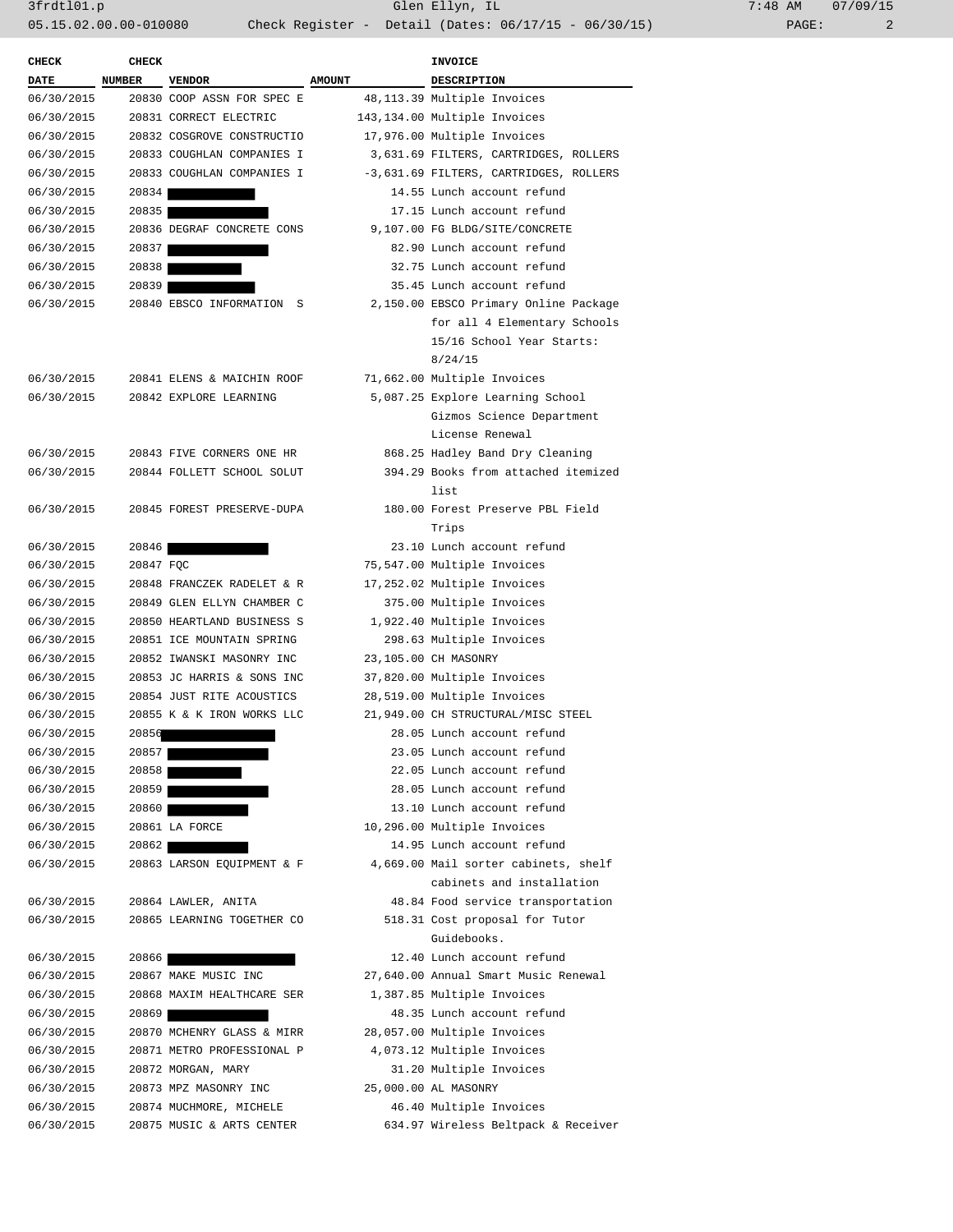3frdtl01.p Glen Ellyn, IL 7:48 AM 07/09/15

PAGE: 3

| <b>CHECK</b> | <b>CHECK</b>  |                            |               | <b>INVOICE</b>                      |
|--------------|---------------|----------------------------|---------------|-------------------------------------|
| DATE         | <b>NUMBER</b> | <b>VENDOR</b>              | <b>AMOUNT</b> | <b>DESCRIPTION</b>                  |
|              |               |                            |               | for in-Class Sound                  |
| 06/30/2015   |               | 20876 NORTHERN ILLINOIS GA |               | 269.43 CSO GAS 5/7-6/8              |
| 06/30/2015   |               | 20877 OFFICE DEPOT         |               | 94.21 Multiple Invoices             |
| 06/30/2015   |               | 20878 OFFICE OF STATE FIRE |               | 70.00 FG BOILER INSPECTION          |
| 06/30/2015   |               | 20879 OLIVE GROVE LANDSCAP |               | 1,363.25 PLAYGORUND MULCH AT CH     |
| 06/30/2015   |               | 20880 PYONE, CHO           |               | 275.00 Translating                  |
| 06/30/2015   |               | 20881 RBS ACTIVEWEAR       |               | 957.00 Softball uniforms            |
| 06/30/2015   |               | 20882 RESTROOM DIRECT      |               | 3,093.00 3 Water Coolers for Hadley |
| 06/30/2015   |               | 20883 ROBINETTE DEMOLITION |               | 13,356.00 Multiple Invoices         |
| 06/30/2015   |               | 20884 ROSCOE CO            |               | 105.54 6/17 MOP SERV                |
| 06/30/2015   | 20885         |                            |               | 14.75 Lunch account refund          |
| 06/30/2015   | 20886         |                            |               | 12.90 Lunch account refund          |
| 06/30/2015   | 20887         |                            |               | 23.60 Lunch account refund          |
| 06/30/2015   | 20888         |                            |               | 16.40 Lunch account refund          |
| 06/30/2015   | 20889         |                            |               | 19.85 Lunch account refund          |
| 06/30/2015   |               | 20890 SAM'S CLUB           |               | 49.78 Snacks for EC/PK Picnic       |
| 06/30/2015   |               | 20891 SCHOOL PRIDE         |               | 860.00 "Shoe" Board for Hadley Gym  |
| 06/30/2015   |               | 20892 SCHOOL SPECIALTY     |               | 624.09 Multiple Invoices            |
| 06/30/2015   |               | 20893 SCHROEDER ASPHALT SE |               | 2,764.00 CH ASPHALT PAVING          |
| 06/30/2015   | 20894         |                            |               | 13.35 Lunch account refund          |
| 06/30/2015   |               | 20895 SEPTRAN INC          |               | 115,848.65 Multiple Invoices        |
| 06/30/2015   | 20896         |                            |               | 40.80 Lunch account refund          |
| 06/30/2015   |               | 20897 SHADEOLOGY LLC       |               | 22,050.00 Multiple Invoices         |
| 06/30/2015   |               | 20898 SHELLADY, LAURA      |               | 51.85 Multiple Invoices             |
| 06/30/2015   |               | 20899 SOS TECHNOLOGIES     |               | 1,166.40 AED supplies for the       |
|              |               |                            |               | buildings                           |
| 06/30/2015   |               | 20900 SOUTH SIDE CONTROL S |               | 347.81 Multiple Invoices            |
| 06/30/2015   |               | 20901 SUPERIOR SERVICE SOL |               | 60.00 CSO WINDOW WASHING            |
| 06/30/2015   | 20902         |                            |               | 11.10 Lunch account refund          |
| 06/30/2015   | 20903         |                            |               | 35.60 Lunch account refund          |
| 06/30/2015   |               | 20904 THE OMNI GROUP       |               | 61.50 403(b) administration Invoice |
|              |               |                            |               | #1506-7801                          |
| 06/30/2015   |               | 20905 TSI COMMERCIAL FLOOR |               | 16,605.00 Multiple Invoices         |
| 06/30/2015   |               | 20906 TYCO INTEGRATED SECU |               | 5,506.47 Service agreement for      |
|              |               |                            |               | security cameras & AI               |
|              |               |                            |               | security phones                     |
| 06/30/2015   | 20907         |                            |               | 13.40 Lunch account refund          |
| 06/30/2015   |               | 20908 WASZAK, JILL         |               | 80.10 Reimbursement for Speech      |
|              |               |                            |               | Books & Supplies Jill Waszak        |
|              |               |                            |               | - Speech Language/Special Ed        |
|              |               |                            |               | Lincoln                             |
| 06/30/2015   | 20909         |                            |               | 13.45 Lunch account refund          |
| 06/30/2015   |               | 20910 WRS GROUP LTD        |               | 1,060.61 Multiple Invoices          |
| 06/30/2015   |               | 20911 AFLAC                |               | 119.62 Multiple Invoices            |
| 06/30/2015   |               | 20912 AFSCME               |               | 842.21 Multiple Invoices            |
| 06/30/2015   |               | 20913 TOM VAUGHN, CHAPTER  |               | 1,412.50 Multiple Invoices          |
| 06/30/2015   |               | 20914 AMERICAN TAXI DISPAT |               | 15,334.50 TRANSPORTATION 4/27-5/29  |
| 06/30/2015   |               | 20915 COUGAR PACKAGING SOL |               | 3,631.69 ASST FILTERS, CARTRIDGES   |
| 06/30/2015   |               | 20916 HEWLETT PACKARD      |               | 2,339.80 Laptops for Paul and Karen |
|              |               |                            |               | HEWLETT PARKARD CORPORATION         |
|              |               |                            |               | ATTN: K12 SALES 10810 FARNAM        |
|              |               |                            |               | DR. OMAHA NE 68154 Fax Attn:        |
|              |               |                            |               | Mauri Spampinato 630-390-3008       |
|              |               |                            |               |                                     |
| 06/30/2015   |               | 20917 IMAGINE EASY SOLUTIO |               | 500.00 database subscription        |
|              |               |                            |               | 2015-2016                           |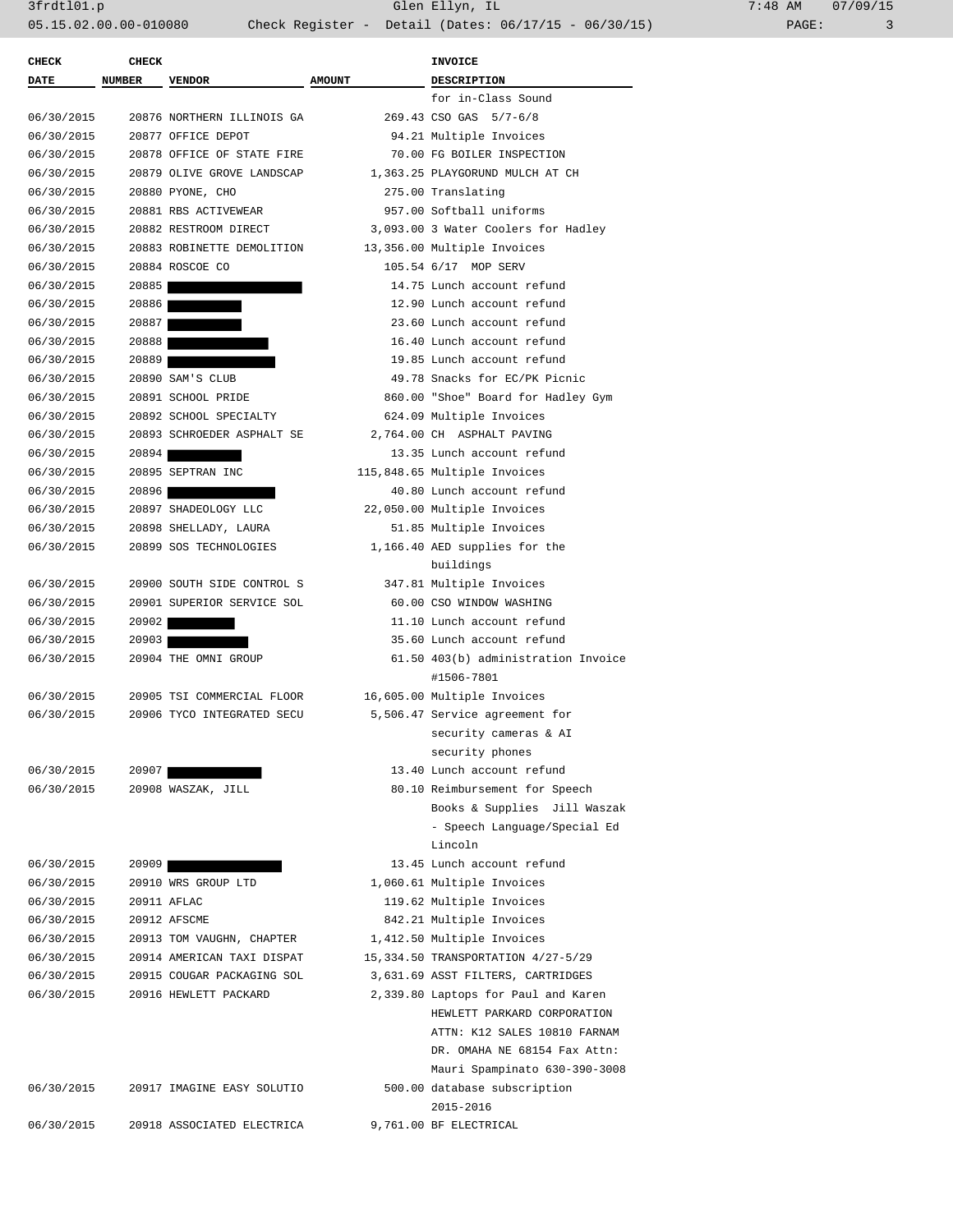3frdtl01.p Glen Ellyn, IL 7:48 AM 07/09/15 05.15.02.00.00-010080 Check Register - Detail (Dates: 06/17/15 - 06/30/15) PAGE: 4

| <b>CHECK</b>                   | <b>CHECK</b>  |                                                          |                             | <b>INVOICE</b>                     |
|--------------------------------|---------------|----------------------------------------------------------|-----------------------------|------------------------------------|
| <b>DATE</b>                    | <b>NUMBER</b> | <b>VENDOR</b>                                            | <b>AMOUNT</b>               | <b>DESCRIPTION</b>                 |
| 06/30/2015                     |               | 20919 BISPING CONSTRUCTION                               | 32,392.00 Multiple Invoices |                                    |
| 06/30/2015                     |               | 4,175.00 Multiple Invoices<br>20920 BOFO WATERPROOFING L |                             |                                    |
| 06/30/2015                     |               | 20921 BREEZY HILL NURSERY                                |                             | 2,065.00 AL LANDSCAPING            |
| 06/30/2015                     |               | 20922 ELENS & MAICHIN ROOF                               |                             | 4,589.00 BF ROOFING/SHEET METAL    |
| 06/30/2015                     |               | 20923 STEVENS INDUSTRIES                                 |                             | 3,437.00 AL CASEWORK               |
| 06/30/2015                     |               | 20924 ARMBRUST PLUMBING IN                               |                             | 866.00 Multiple Invoices           |
| 06/30/2015                     | 20925 AT&T    |                                                          |                             | 3,525.20 831-0003789-083 5/25-6/24 |
| 06/30/2015                     |               | 20926 B & F CONSTRUCTION C                               |                             | 586.67 Construction inspections @  |
|                                |               |                                                          |                             | Churchill                          |
| 06/30/2015                     |               | 20927 C ACITELLI HEATING &                               |                             | 809.26 HD SERV CALL<br>MDF ROOM    |
| 06/30/2015                     |               | 20928 COMM CONSL SCHL DIST                               |                             | 2,982.00 HOMELESS TRANS            |
| 06/30/2015                     |               | 20929 CRUISE BOILER & REPA                               |                             | 17,098.00 Multiple Invoices        |
| 06/30/2015                     |               | 20930 CULLIGAN WATER CONDI                               |                             | 110.00 CONSOLE RENTAL<br>JUNE      |
| 06/30/2015                     |               | 20931 DIVERSIFIED OFFICE C                               |                             | 675.00 CUSTODIAL SERVICE<br>JUNE   |
| 06/30/2015                     |               | 20932 MAROUARDT SCHOOL DIS                               |                             | 16,385.23 JUNE FOOD SERVICE        |
| 06/30/2015                     |               | 20933 MENARDS                                            |                             | 20.03 ASST SUPP                    |
| 06/30/2015                     |               | 20934 METRO PROFESSIONAL P                               |                             | 832.97 Multiple Invoices           |
| 06/30/2015                     |               | 20935 OLIVE GROVE LANDSCAP                               |                             | 21,190.51 Multiple Invoices        |
| 06/30/2015                     |               | 20936 VERIZON WIRELESS                                   |                             | 593.13 CELL PHONES 5/27-6/26       |
|                                |               | 06/30/2015 201400518 ILLINOIS DEPT OF REV                |                             | 77,236.08 Multiple Invoices        |
|                                |               | 06/30/2015 201400519 INTERNAL REV SERVICE                |                             | 368,413.04 Multiple Invoices       |
| 06/30/2015 201400520 T H I S   |               |                                                          |                             | 79,840.13 Multiple Invoices        |
|                                |               | 06/30/2015 201400521 TEACHERS RETIREMENT                 |                             | 454,176.19 Multiple Invoices       |
| 06/30/2015 201400522 WAGEWORKS |               |                                                          |                             | 10,044.54 Multiple Invoices        |
|                                |               | 06/30/2015 201400530 THE OMNI GROUP                      |                             | 112,880.24 Multiple Invoices       |
|                                |               | 06/30/2015 201400531 EXPERT PAY                          |                             | 4,091.83 Multiple Invoices         |
|                                |               | 06/30/2015 201400532 ILL MUNICIPAL RETIRE                |                             | 52,361.55 Multiple Invoices        |
|                                |               | 06/23/2015 201400566 EFLEX GROUP                         |                             | 451.26 HRA administration fee      |
|                                |               | 06/23/2015 201400573 RELIANCE STANDARD LI                |                             | 340.96 LTD - July 2015             |
|                                |               | 06/23/2015 201400574 UNUM LIFE INSURANCE                 |                             | 3,207.46 LTD 7/1/15 to 7/31/15     |
|                                |               |                                                          |                             |                                    |

Totals for checks 2,330,264.94